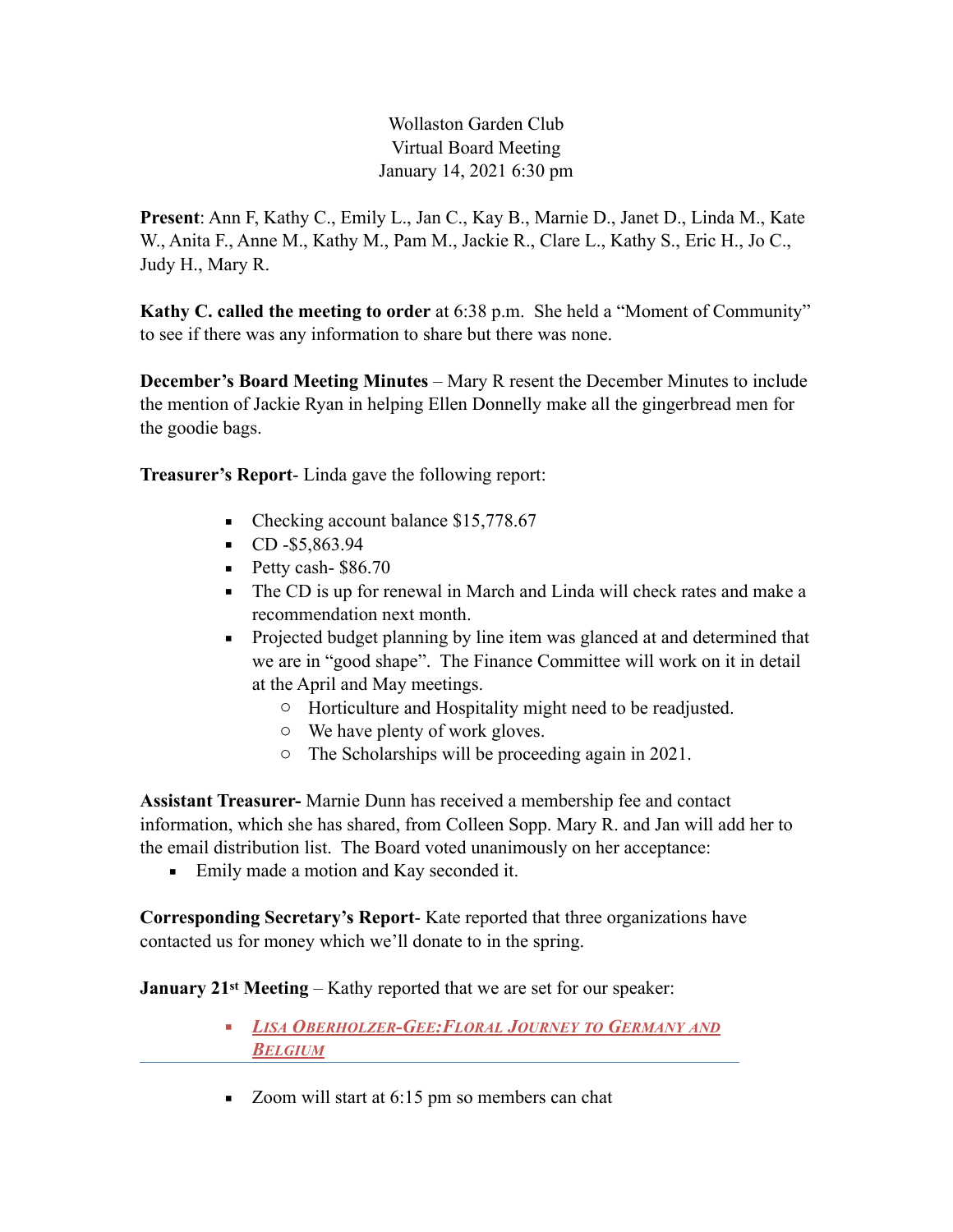- $\blacksquare$  6:45 p.m. Business meeting
- 7 p.m. Presentation
- There will be no opportunity drawing or goodie bag due to unpredictable weather.
- Ann reported that QCan, in conjunction with the Thomas Crane Public Library, are having a Zoom panel discussion on January  $21<sup>st</sup>$  at 7 p.m. on "Quincy's Fabulous Trees" but this conflicts with our monthly meeting.
- Jan will send out a WGC monthly meeting reminder.
- Emily will send out the Zoom link the day of the meeting.

## **February 18th meeting update** –

- Ann recapped that our meeting presenter for February will be Garden Historian Thomas Mickey who will present "The History of Growing and Selling Dahlias"
- **•** Like at the January meeting
	- o There will be no opportunity drawing or goodie bag due to unpredictable weather
	- o Zoom will open up at 6:15 p.m. so members can chat.
	- o The Business Meeting will be at 6:45
	- $\circ$  The presentation will start at 7:00 p.m.
	- o Emily will ask for the presentation ahead of time in case of technical issues.
	- o Ann will ask Thomas about a possible item for the opportunity drawing such as his book and about bulbs we could purchase for the drawing.
	- o Janet will introduce the speaker.

## **March meeting update**

- Quincy Department of Natural Resources presents "Conservation" with Julie Sullivan
- Eric recently spoke with Julianne Sullivan regarding the March program. She will be the sole presenter and will talk about restoring trails to provide public access such the Montclair bog. Kathy Stachowski, the Conservation Committee cochair, will coordinate the program with Eric.

**Art in Bloom**- Ann reported that *Art in Bloom* will be held virtually this year but some of the pieces are no longer available (27 available out of 50 will be used). Unfortunately Jo Costello and Ruth Griffin's piece is one of those unavailable so they will not be able to participate this year. Ann will recap and resend the information to them to insure they are aware of the situation.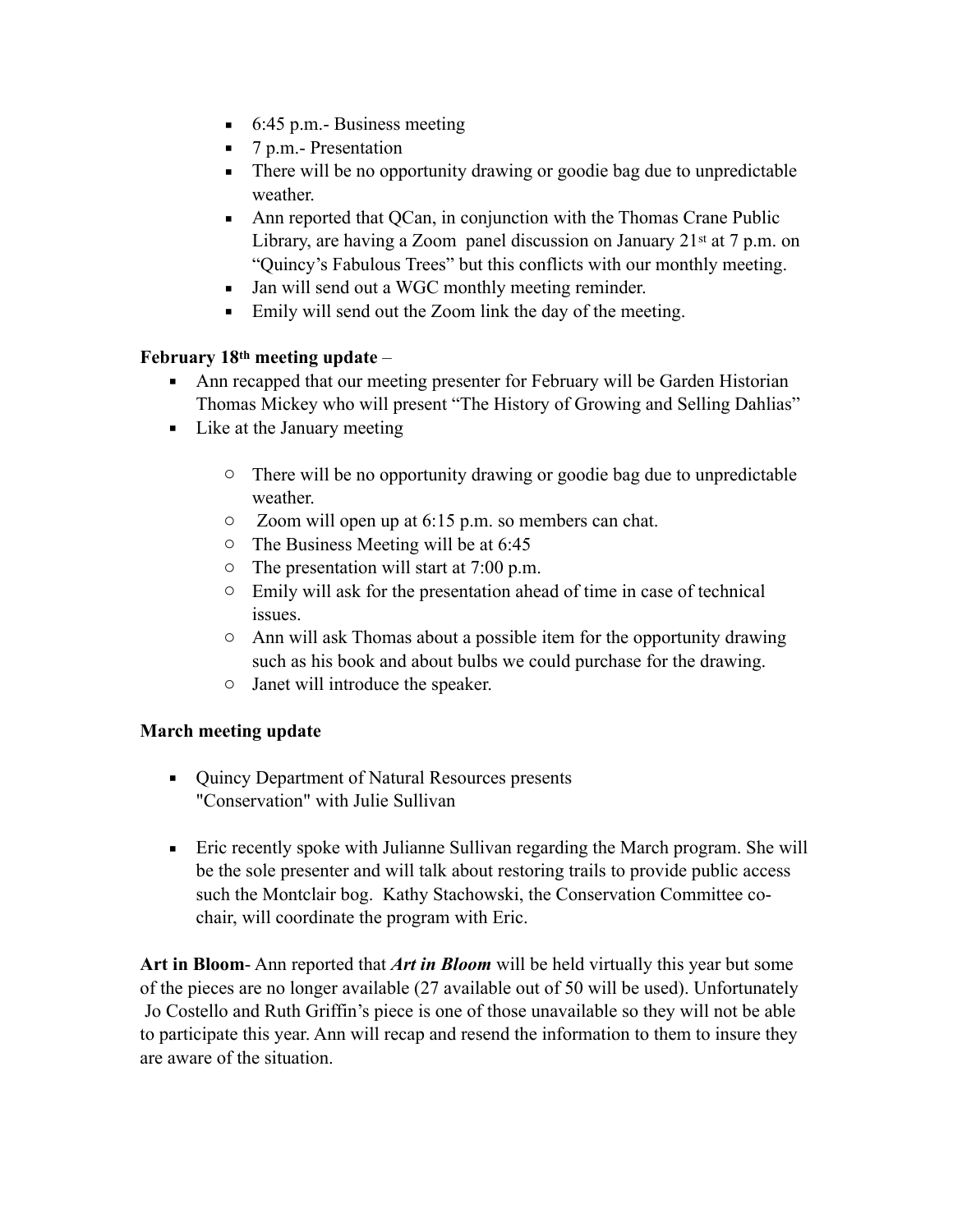**Kahoot** – Emily explained a fun online interactive game that members can play by using their Smartphones.

- 1. Members login to Kahoot.it on their Smartphone and choose they name/ nickname.
- 2. Emily started the game and showed us the questions on the computer screen. (This was a practice run in which there were questions regarding the history of Quincy).
- 3. Members chose the correct answer on their cell phones and the results were tallied on the computer.
- 4. Members were then put in breakout rooms by Emily with about 6 people each and when we actually "play", one member will use just their phone to answer the question which they group will discuss and decide is the correct answer.
- 5. We are going to practice again before we implement the game at a meeting. It should be a lot of fun!

**Ellie Cleveland** – Jan told us that Ellie Cleveland's brother, Scott, has been in touch regarding her memorial and sent along a sample letter. In the letter he explained his request to have a bench in her name in a spot with meaning for Ellie (Thomas Crane Public Library, Kincaide Park, Safford Park are possibilities) Scott said that the bench will be funded from donations only-not looking for City money.

The Board suggested the following actions:

- 1. Jan will call Claire Fitzmaurice who has been working at the T.C.P.L. and might have valuable input.
- 2. Contact the Park and Rec Dept. and contact allies to help navigate the process.
- 3. We want it to get on the Park and Recreation's agenda for discussion.
- 4. WGC will submit the letter as it needs to be from Quincy residents.
- 5. Rewrite the letter after getting Claire's input.
- 6. WGC will maintain the area around the bench if there are future plantings there.

**Native Plant Challenge** – Ann told the Board that Bonnie Rosenthall, GCFM President, is reviving the "Native Plant Challenge and is looking for input from all Clubs. wants each club to focus on native plants and respond to the Native Plant Challenge. She is working on a newsletter and would like each club to:

- $\geq$  send pictures of gardens with native plants
- $\triangleright$  write up short articles of favorites and explain why
- $\triangleright$  prepare a running list of local nurseries that sell native plants

Kathy and Ann will ask at our next meeting who is interested in native plants and could coordinate this Native Plant Challenge.

## **Committee Reports**